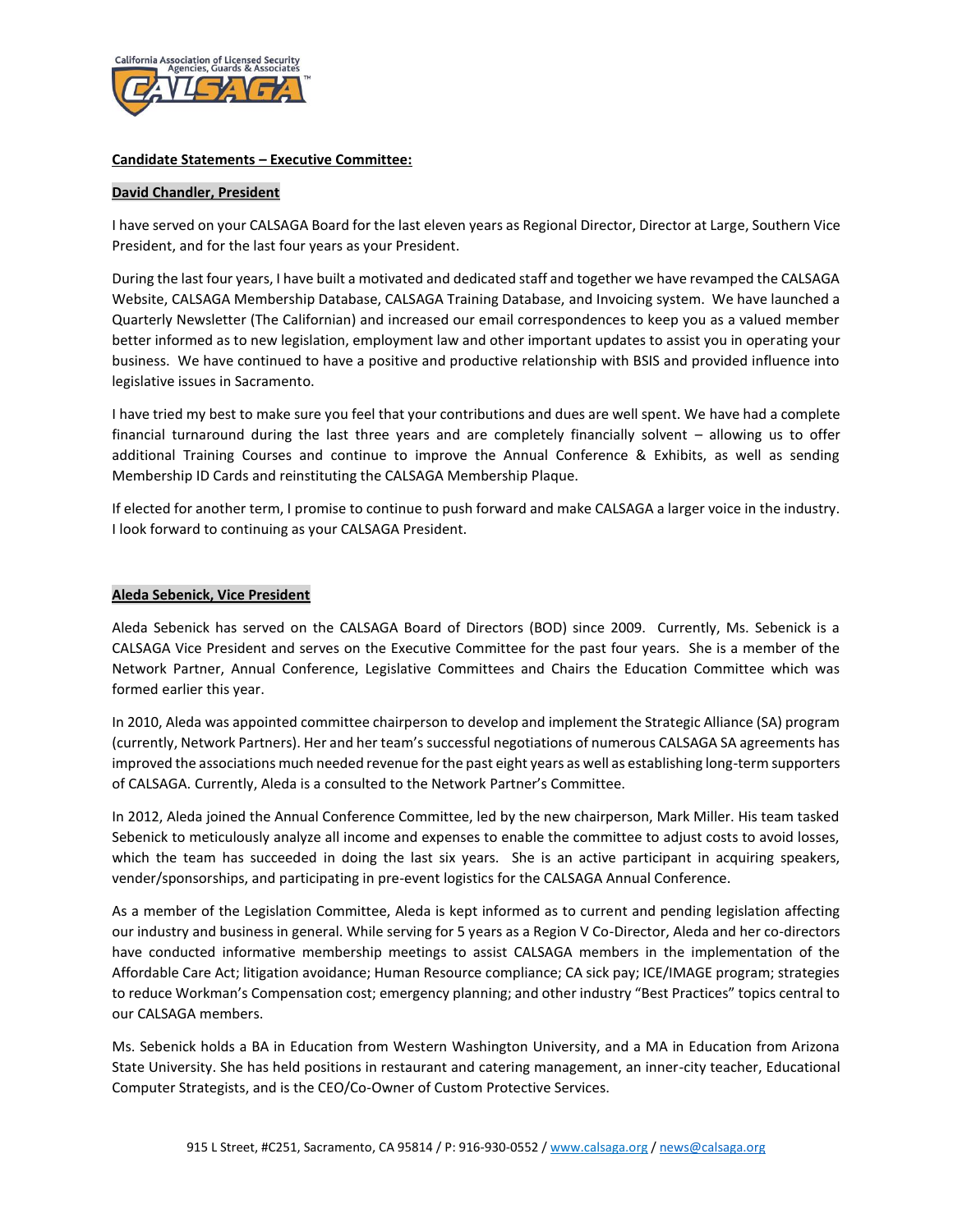

"It has been my extreme pleasure volunteering my time to this outstanding association and members. I would like to continue my efforts in representing CALSAGA members as your 2017-2018 CALSAGA Vice President."

### **Mark Tsuji, Vice President**

Having twenty-five (25) years of experience within California's private security industry, I know the challenges we face within our state and feel I can contribute value and insight to the CALSAGA membership. I have been an active member of organizations such as: ASIS International, Law Enforcement and Private Security (LEAPS), and National Association of Chief of Police. Additionally, I have also participated on numerous Security Advisory Boards as well as served on CALSAGA's Board of Directors for the past six (6) years.

If re-elected, you can be assured of my commitment to the following:

I will be dedicated to improving all aspects of California's licensed security officer hiring standards as well as the professional perception of the private security industry. I will work to accomplish these goals and promote industry growth by helping to inform and educate the public on the significant role private security plays in protecting people, property, assets, ideas as well as supporting our law enforcement and federal agencies to secure the overall safety of our country.

I will support our organization's efforts with the Department of Consumer Affairs and BSIS concerning industry issues as well as support all legislative and regulatory agency advocacy. I will make certain to actively participate in all CALSAGA initiatives and legal matters.

I will competently and professionally represent CALSAGA members at all times. It will be my overall aspiration to improve the standards and heighten the role private security plays in our state and country.

### **Biography**

Mark Tsuji, Sr. Vice President, Pacific Region joined G4S in June 1992 and is accountable for all operations in California and Hawaii. Mark has over 25 years of extensive experience in management, training, sales, investigations and marketing within the security field. He received his bachelor's degree from San Diego State University.

### **Mark Miller, Treasurer**

By way of introduction, my name is Mark Miller and I have served on CALSAGA's Board of Directors for the past 15 years and currently hold the positions of Legislative Chairperson and Treasurer for CALSAGA. I have been employed with Securitas for 27 years and love the security business and love the people at CALSAGA. CALSAGA member companies and their security officers are helping to protect California and they are helping to make California a safer place. My passion is to make others aware of our industry and our security officers and to promote the security industry to many, including government people, elected people and regulators. I want leaders in our State and other places to be aware of the contributions our Security Officers make to safety and as first responders - and the challenges we face as business owners and operators. I ask for your yes vote for Treasurer of CALSAGA. Thank you.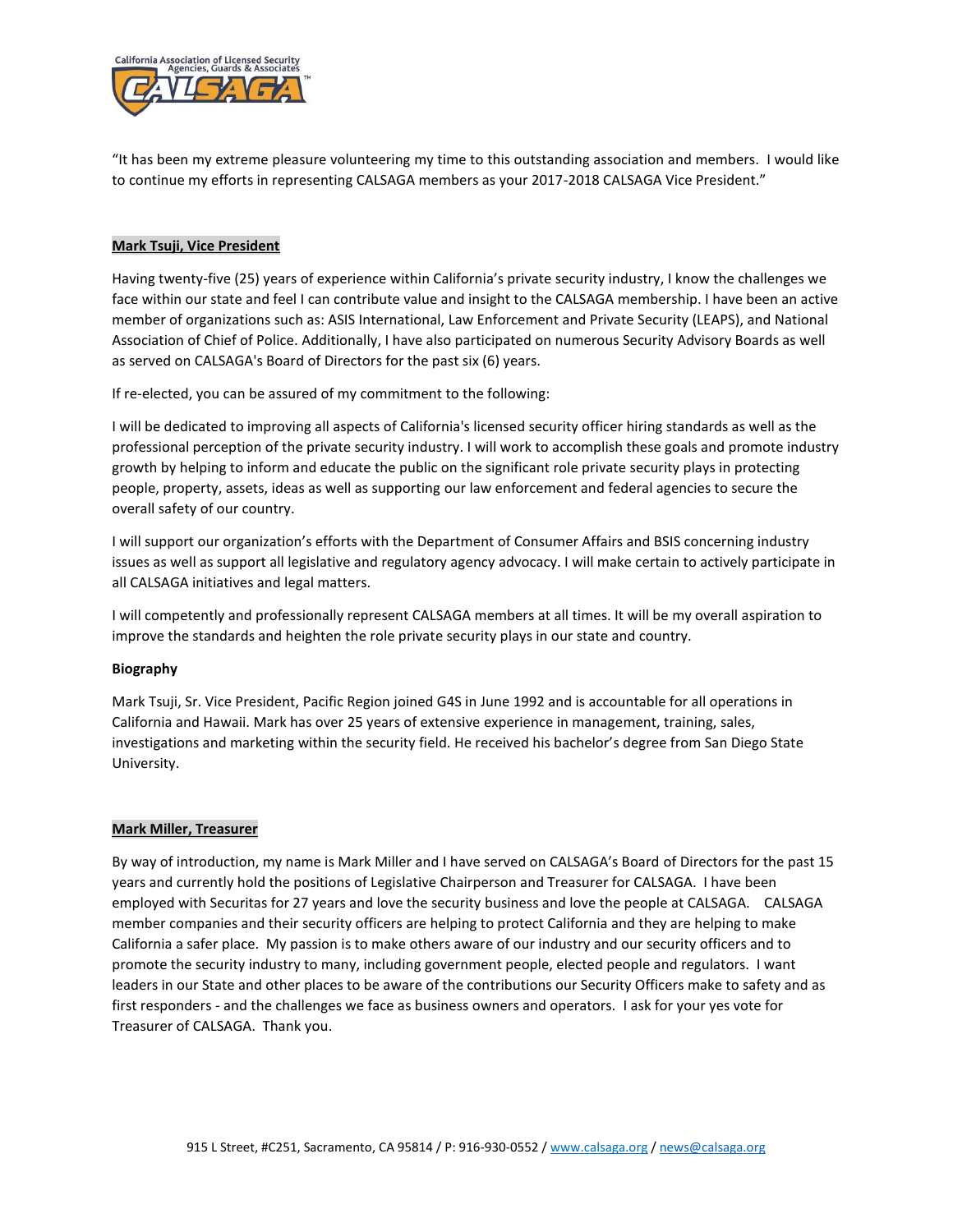

## **Mike Smidt, Secretary**

I am currently the Regional President for the Northwest Region of AlliedUniversal Security Services where I am responsible for operational oversight and overall delivery of service. I joined Allied Universal in 2003 and have more than 32 years of security industry experience. I belong to several associations, including ASIS. Formerly I was on the Board of Directors for the Los Angeles Police Foundation and the Santa Ana Chamber of Commerce. I hold a B.S. in Business Administration from California State University, Sacramento and am a graduate of ISMA's Executive Leadership Program from Georgetown University.

I have been a CALSAGA Board Member for the past six years and have enjoyed the experience tremendously. I am passionate about making sure both the security companies and the security officers are represented and protected legislatively. I appreciate being a voice for the industry and being able to use my experience to assist in any way that I can.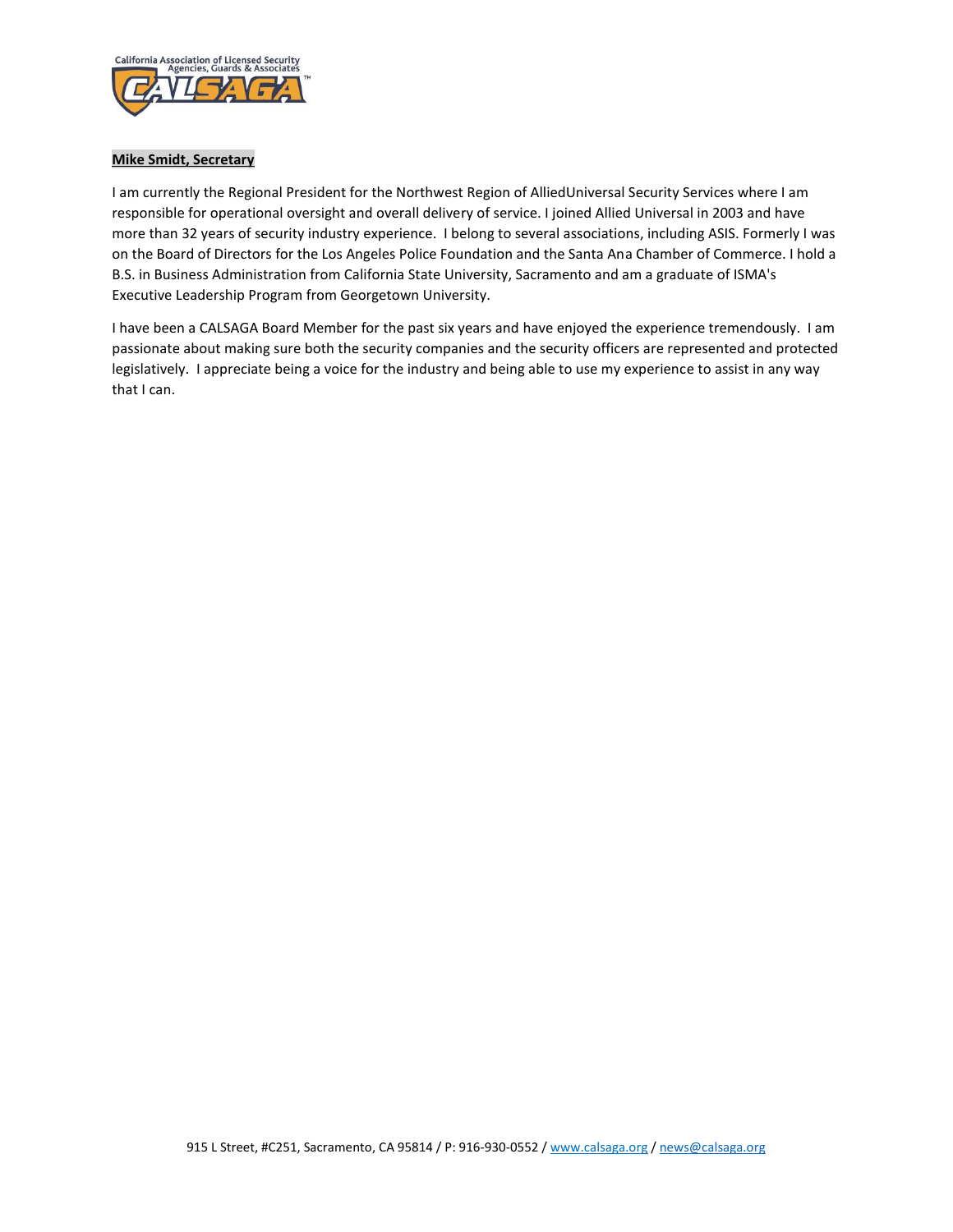

# **Ashlee Cervantes, Northern California Director**

My name is Ashlee Cervantes and I am seeking your support in the 2019-2020 CALSAGA Board elections. I earned my MBA through UC Davis and have 10 years of security and management experience. My career began in retail loss prevention, shortly thereafter I moved into administration and eventually management. In 2010, I began working with Guardian Protection Force Inc., where I am now part owner. I have developed my expertise in the areas of Business Development, Human Resources and Organizational Management. However, my passion is rooted in Security Staff Training & Development.

I am eager to serve the CALSAGA community and our industry at large. I have been a proud member of CALSAGA for a number of years and feel personally aligned with the primary mission of our association, to promote and further our industry as professionals. I look forward to learning from those within CALSAGA leadership, and I am especially excited to work with the diverse background of highly seasoned security professionals. Lastly, I hope my enthusiasm and passion can be used as a tool to enrich our organization as a whole.

I sincerely appreciate your support in this endeavor as Northern California Director.

# **Chris DeGuzman, Northern California Director**

My career in the contract security service industry started in 1982. From 1993 to present day, I have fulfilled senior executive positions with global/national/large regional private security firms. Since 2011, I have been First Security Services' Chief Operating Officer.

I am a board certified CPP (Certified Protection Professional.)

I was elected as a CALSAGA director and faithfully served since 2012. I am an active contributor and engaged board member and have attended nearly all board meetings. I find serving on this board to very rewarding as my industry skills, knowledge and abilities have direct correlation to CALSAGA's mission. Moreover, CALSAGA's mission does great value to the private security service industry which has been my career.

# **Summary of Professional Background:**

I am a result oriented senior executive leader with exemplary accomplishments in multi-location, labor intensive service organizations. Proven track record of successfully starting, establishing and growing business operations both organically and by acquisition. Recognized for developing successful organizations in multiple markets that provide superior service & customer service.

An innovative leader with a keen business acumen, sound judgment and good instincts. Strong leadership, communication, decision making and management skills.

Most notable accomplishments are growing extremely successful business operations in multiple markets that have endured the test of time.

I am a senior service sector C-Level executive with proven leadership experience and results in challenging, developing, and empowering multi-function management teams to achieve company objectives and grow shareholder value.

### **Specialties: Areas of expertise include:**

Strategic & Business Planning Superior Customer Service Problem Solving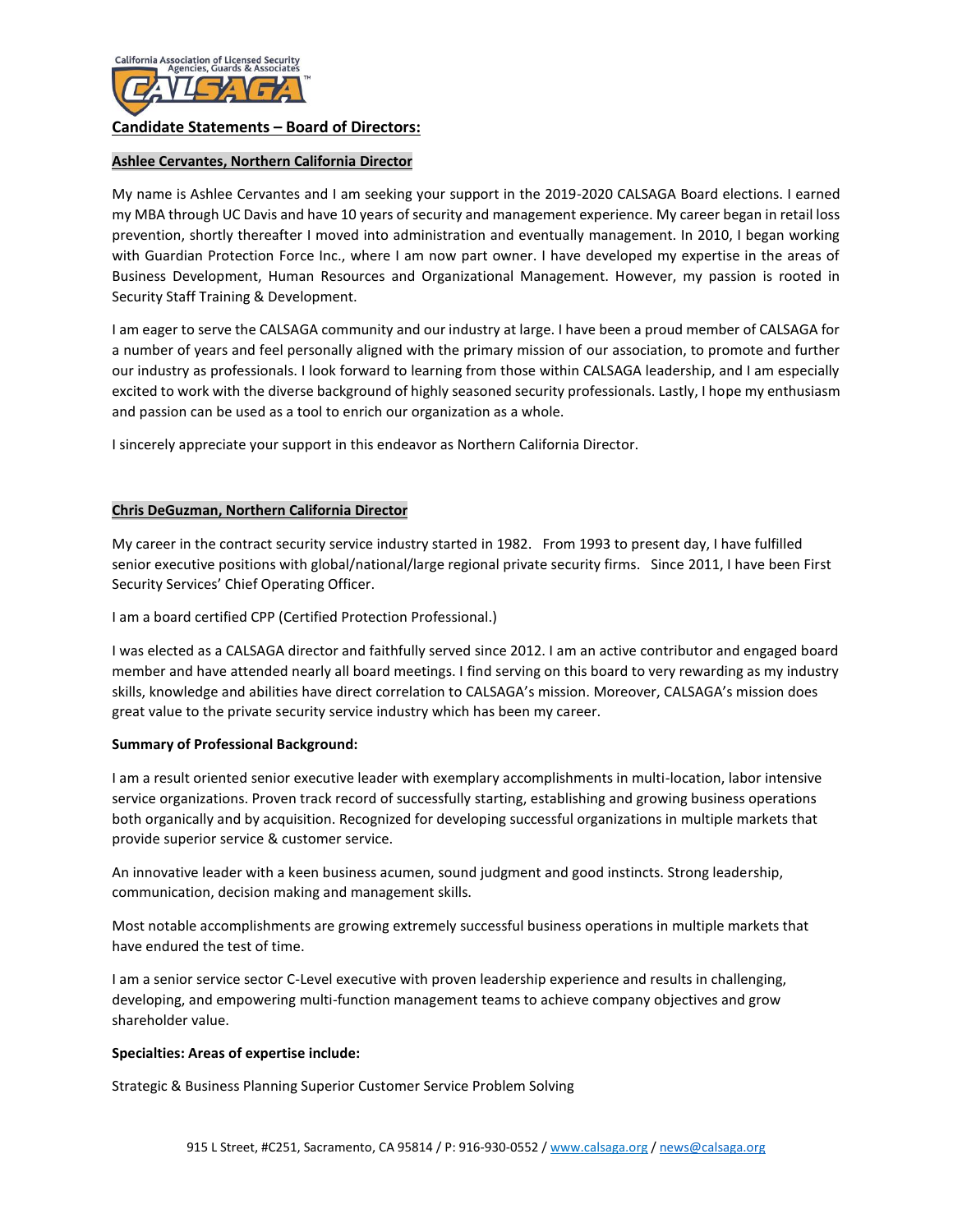

Human Capital Management Operational Excellence Process Improvement

I am proud of the results that CALSAGA has achieved during my two terms as a serving board member and would be honored at the prospect of continuing my service to the industry through CALSAGA.

## **Bill Bancroft, Southern California Director**

Bill Bancroft is a licensed Private Patrol Operator, polygraph examiner and Private Investigator. He entered the security industry as a security officer in 1967 while attending Cal-State Fullerton and spending four years in the United States Air Force. He quickly moved from a standing guard position to Sales Manager for an emerging Orange County security firm. Five years later in 1973, using borrowed funds, he bought the fledgling firm he worked for and over the next 15 years grew the firm, finally selling it to a national competitor in 1989. He retained about 5% of the firm, the patrol division, as the seed for a new company which he established in 1990. The new company, Patrol One, was developed to provide uniformed standing guard service and vehicular patrol and parking compliance services. The firm continues to use proprietary software and technology-based products to solve security problems for upscale clients, especially those dealing with parking problems.

Bill has been a licensed Commercial Pilot since 1976. His hobby is flying competition aerobatics.

Bill is entering his fourth, two-year term as a CALSAGA Board Member with a focus on pro-active protection against Class Action lawsuit and other labor related issues plaguing the security industry.

## **Gary Bradley, Southern California Director**

Having just finished my first term on the CALSAGA Board of Directors, I am more excited than ever to run for another term. I continue to be impressed by the members of this worthy organization and the good work we accomplish together. I have over 30 years of legal and business experience and have worked for the contract security industry for more than 15 years.

I was formerly a partner at the law firm of Bradley & Gmelich, Legal Advisor to CALSAGA. During that time, I served as general counsel for numerous small and mid-size companies advising on issues of wage and hour compliance, benefits administration, and human resource matters. I am currently the Chief Legal Officer for St. Moritz Security Services, Inc. My professional experience has deepened my appreciation for the challenges facing PPOs.

During my time as a Board Member, I am proud of my contributions and input on matters of importance - including reviewing new legislation and reviewing the revisions to the training materials. If I am re-elected to the Board, I will continue to enhance the organization's effectiveness and support of its members. Thank you for your support.

### **Bill Markson, Southern California Director**

My name is Bill Markson and I'm running for the Board of Directors as the incumbent Southern California Director. I have remained involved with CALSAGA since being nominated in 2014 as the Regional Director of Riverside & San Bernardino Counties. Two years ago, I asked for your continued confidence and support as I ran for the newly revised Southern California Director's position. Through this support, I was able to continue to work alongside some of the most knowledgeable professionals within the Security Industry.

As an Association, we continued to present our phenomenal Annual Conferences and offer other innovative training programs like Managing Private Security and Growing Your Private Security Company. We continue to work closely